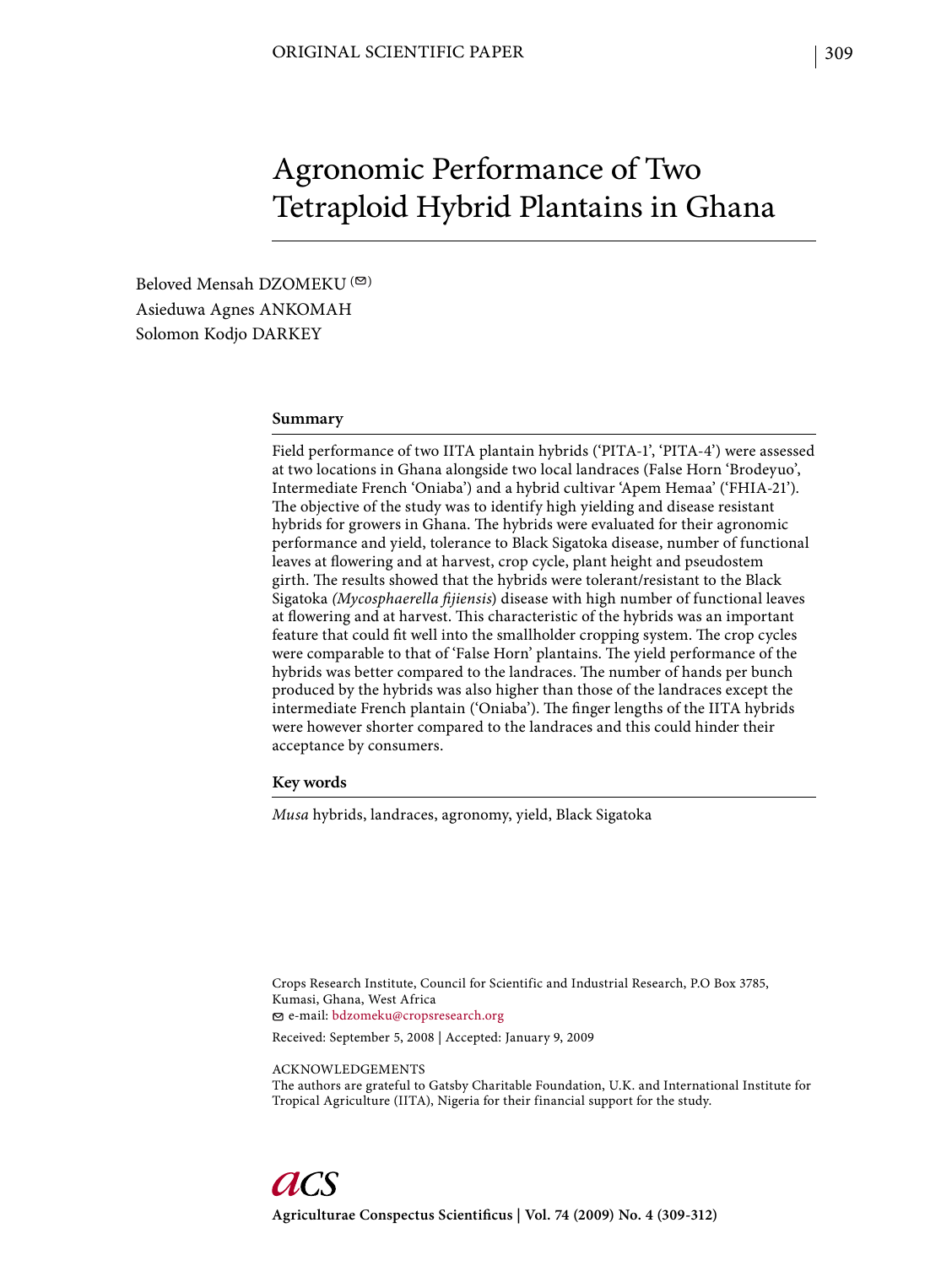## **Introduction**

Plantain and banana *(Musa spp.)* are important staple food crops in West Africa, providing an important source of carbohydrates, minerals, vitamins and revenue to both rural and urban communities. Plantains and bananas belong to the traditional sectors of the rural economy, where they fit well into the cropping system. They are used mainly to shade cocoa and as an essential component of the diet. They are among the major food crops in sub-Saharan African (SSA) where they serve as one of the major staples to about 70 million people in the region (Tshiunza et al., 2001).

Plantain cultivation is of great socioeconomic importance in Ghana from the point of view of food security and job creation. Plantain and banana are also very important sources of rural income (Ortiz and Vuylsteke, 1996). More than 90 % of the cultivated area in Ghana belongs to smallholder farming system. In the agricultural sector, plantain is ranked fourth in Ghana (FAO, 2005) and contributes about 13.1 % to the Agricultural Gross Domestic Product (AGDP). Its per capita consumption of 101.8 kg (FAO, 2005) is higher than all other starchy staples. A total annual production is about 3.7 million tons, of which more than 95 % is sold on the domestic market (SRID-MOFA, 2006).

Plantain production is concentrated in the three agroecological zones namely Rain forest, Moist semi-deciduous forest and Forest-savanna transition. The rainfall pattern is bi-modal from March to July as the major rainy season and August to November as the minor season. The rainfall amounts ranging from 1300 mm to 2200 mm per year.

Despite the high value of plantain and banana, growing pest and disease pressures have affected production, the most notable being the fungal disease Black Sigatoka *(Mycosphaerella fi jiensis*) (Stover and Simmonds, 1987; Ortiz and Vuylsteke, 1996; Swennen, 1990). Yield losses due to the disease are highly significant ranging from 20 to 50 %. Under very severe conditions yield losses may be as high as 80 %. Also banana streak viral disease cause by banana Badna virus has been observed to attack plantain and banana. Unfortunately all the landraces in Ghana are susceptible to the Black Sigatoka disease except a cooking banana. As a result of the increasing pest and disease pressures genetic improvement of the species was initiated at various international research centers. High-yielding, pest and disease resistant tetraploid hybrids were obtained from inter-specific crosses between triploid and diploid accessions (Rowe and Rosales 1993; Robinson, 1996; Vuylsteke et al., 1997). In view of this, new hybrids were introduced to supplement the landraces.

The Black Sigatoka disease can be controlled with appropriate fungicides but the cost is prohibitive. Furthermore, the fungicides are not environmentally friendly and thus threaten the fragile ecosystem. To address these problems, as a long term solution, two new hybrids ('PITA-1' and 'PITA-4'), resistant/tolerant to these pests and diseases have been introduced from International Institute for Tropical Agriculture (IITA) and Honduran Agricultural Foundation (FHIA) for

evaluation of their agronomic performance. The reason for introduction was the fact that all the local landraces are susceptible to the Black sigatoka disease. Furthermore, plantain and banana are very important to the national economy and there is the need to sustain the contribution of the industry towards achieving national food security. This study was conducted to evaluate two of the hybrid plantains from IITA for their yield potential and adaptability under different growing conditions.

### **Materials and methods**

All the planting materials used for the trial were raised from tissue culture. *In-vitro* plantlets were raised from the tissue culture laboratory of the Crops Research Institute, Kumasi, Ghana. The hybrids used for the trial were 'PITA-4' and 'PITA-1'. The PITA series are hybrids from the International Institute of Tropical Agriculture, Nigeria. The parental source of 'PITA-1' is a cross between 'Obinol Ewai' and 'Calcutta 4' whereas 'PITA-4' is a cross between 'Bobby Tannap' and 'Calcutta 4'. The local cultivars used were False Horn 'Brodeyuo' and Intermediate French 'Oniaba'. The local cultivars are triploids (AAB) and one released hybrid cultivar 'Apem Hemaa' (AAAB), whose parental source is a cross between 'AVP-67' and 'SH-3142'.

The trials were established in 2001 at two locations: Fumesua (1º 37'W, 5º 43'N,) in the Ashanti region and Assin-Fosu (1025'W, 50 40' N) in the Central region, all in the semideciduous forest region of Ghana. The locations were selected on the basis of the variation in the soil types and the severity of Black Sigatoka incidence. Fumesua is characterized by sandy-loam (Arenosols) soils. The Assin-Fosu soils are redbrown and clay-rich (Nitrosols).

The design was randomized complete block (RCBD) with three replications. Planting was done in holes measuring 60 cm X 60 cm and spaced at 3 m X 2 m between and within the rows, respectively giving a plant population of 1667 plants/ ha. Each plot however had 42 plants. No soil amendment was applied during the trial. Weeding was done when necessary and was alternated with glyphosate application.

 Data was collected on the inner rows of 20 plants. Data was collected on: plant height at flowering and at harvest, pseudostem girth at one meter above ground, number of leaves at flowering and at harvest, number of months to flowering and to harvest, bunch weight, number of hands per bunch, number of fingers and finger length. The Black Sigatoka disease evaluation was done using the Stover scale of 1 (less severe) to 10 (very severe) (Stover and Simmonds, 1986) as observed on the 3rd leaf. Data was analyzed using analysis of variance (ANOVA).

### **Results and discussion**

There was a significant Genotype – Environment  $(G \times E)$ interactions for most of the agronomic parameters (Table 3). There was a significant difference (5 %) in the yield between the hybrids and the landraces. The yields of the IITA hy-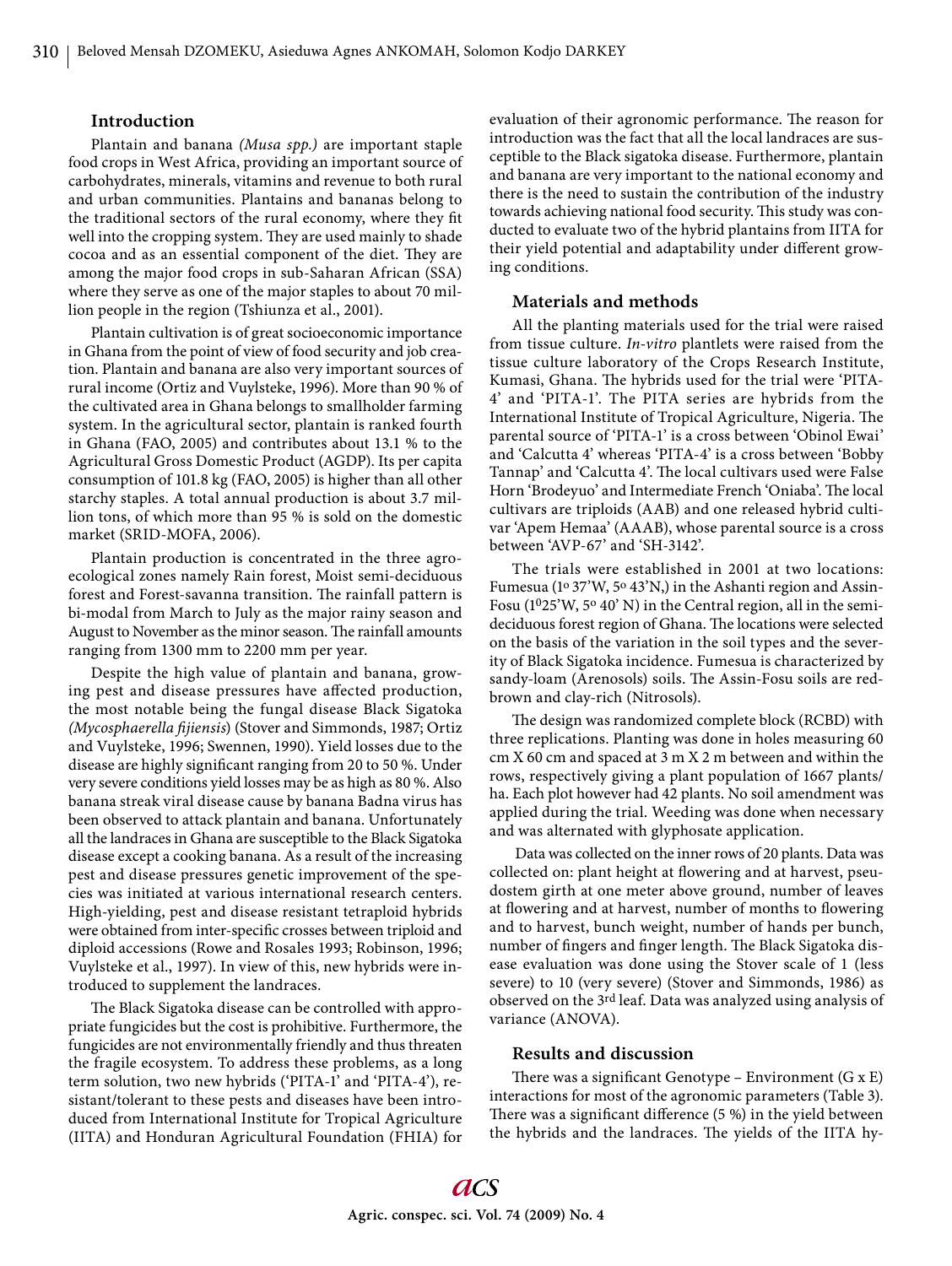| Table 1. Means of the number of functional leaves at          |  |  |
|---------------------------------------------------------------|--|--|
| flowering and harvest of <i>Musa</i> species at two locations |  |  |

|            | Fumesua      |            | A. Fosu      |            |  |
|------------|--------------|------------|--------------|------------|--|
|            | At flowering | At harvest | At flowering | At harvest |  |
| PITA-4     | 12           |            | 11           |            |  |
| PITA-1     | 12           |            | 11           |            |  |
| Brodeyuo   | 12           |            | 12           |            |  |
| Oniaba     |              |            | 10           |            |  |
| Apem hemaa | 11           | 6          | 10           | 6          |  |
| LSD(5%)    | 1.2          | 13         | 0.9          |            |  |

brids were higher at the Fumesua location than at Assin Foso (Tables 2 and 3). There was however a significant difference in yield across locations for 'PITA-1', 'PITA-4' and 'Brodeyuo'). The yield values for the hybrids ranged from 24.5 tons/ha to 35.0 tons/ha; whereas the landraces ranged from18.8 tons/ha to 23.7 tons/ha. Similar results were observed by Vuylsteke et al. (1996) for the False Horns and the French plantains. All yield components (bunch weight, number of hands and number of fruits) were significantly lower in the landraces compared to the hybrids. This might have contributed to the lower bunch weights of the landraces. Similar results were observed by Dzomeku et al. (2004) and de Silva (1997). Vuylsteke et al. (1996) reported that less fruits per plant may require less time to fill with dry matter, resulting in earlier fruit maturity. This could be corroborated by the results obtained for 'Oniaba' (an intermediate French plantain) (Table 3). There was a significant difference in the crop cycle across locations for 'Apem Hemaa' (Table 3). The number of hands/ bunch was also not significant among the hybrids (Table 3). The hybrids also compared favourably in terms of numbers of fingers across locations.

All the evaluated hybrids showed tolerance to the Black Sigatoka fungus *(Mycosphaerella fi jiensis*) (Table 2). Severe infection measuring 6 on the Stover scale were observed on the third leaf of the local landraces at periods of fruit development with 'Oniaba' showing the severest incidence. There was no significant difference between the numbers of leaves of the hybrids at flowering. However there was a significant difference between the hybrids and the landraces. All the hybrids reached flowering with more than eleven functional lesion-free leaves (Table 1). This situation allowed the more tolerant clones ('PITA-1', 'PITA-4' and 'Apem Hemaa') to complete their vegetative cycle with more than eight functional leaves (Table 1). The total number of functional leaves that a plant has at flowering is a good indicator of its tolerance or susceptibility to the disease, with correlation existing between number of leaves and bunch weight (Alvarez, 1997). The hybrids presented very vigorous plants with stronger and more erect pseudostems which allowed them to support heavier bunches and to resist the effect of the wind. There was significant difference in the plant height across location for all the accessions (Table 3).

The landraces were all susceptible to the Sigatoka disease. Apem Hemaa ('FHIA-21') was superior to the other hybrids as well as to the landraces both in agronomic character and yield. It was also Sigatoka-free compared to the False Horns. PITA-1 produced very short plants at Assin Foso (175 cm) (Table 2). PITA-4 and PITA-1 produced the smallest pseudostems (43 cm) at the two locations (Tables 2). All the hybrids retained sufficient functional leaves (7) at harvest at the two locations (Tables 1) compared to the local cultivars. There was no difference in the crop cycle between the hybrids and the locals at the two locations (Table 3). There was

| Table 2. Means for yield and selected agronomic parameters of <i>Musa</i> hybrids and landraces |                      |                          |                           |                      |                      |                     |                        |                      |
|-------------------------------------------------------------------------------------------------|----------------------|--------------------------|---------------------------|----------------------|----------------------|---------------------|------------------------|----------------------|
| Genotype                                                                                        | Bunch weight<br>(kg) | Number of<br>hands/bunch | Number of<br>fruits/bunch | Plant height<br>(cm) | Leaves at<br>harvest | Plant girth<br>(cm) | Months to<br>flowering | Months to<br>harvest |
| PITA-1                                                                                          | 14.7c                | 7a                       | 55c                       | 210.4c               | 7b                   | 46.9                | 11.9 <sub>bc</sub>     | 13.6c                |
| PITA-4                                                                                          | 14.7c                | 7a                       | 54c                       | 236.2d               | 7b                   | 42.0                | 12.1ab                 | 15.3 <sub>b</sub>    |
| Apem Hemaa                                                                                      | 18.2 <sub>b</sub>    | 7a                       | 70a                       | 248.7e               | 6с                   | 53.1                | 11.8c                  | 13.2d                |
| <b>Brodevuo</b>                                                                                 | 14.2c                | 5c                       | 43d                       | 277.1f               | 4d                   | 48.3                | 12.0abc                | 13.5c                |
| Oniaba                                                                                          | 11.3e                | 6b                       | 55c                       | 251.5h               | 4d                   | 46.9                | 9.4e                   | 10.8e                |
| Cv(%)                                                                                           | 15.9                 | 4.4                      | 9.0                       | 2.5                  | 2.7                  | 5.8                 | 7.5                    | 5.7                  |
| LSD(5%)                                                                                         | 0.9                  | 0.1                      | 0.9                       | 1.2                  | 0.1                  | 0.0                 | 0.3                    | 0.3                  |

Figures with the same letters in the same column are not significantly different across locations

**Table 3.** F-tests of the analysis of variance for yield and selected agronomic parameters of 'PITA-4', 'PITA-1' (hybrids) and 'Brodeyuo' landrace

| Source of<br>variation | Bunch weight<br>(kg) | Number of<br>hands/bunch | Number of<br>fruits/bunch | Plant height<br>$\text{(cm)}$ | Leaves at<br>harvest | Plant girth<br>(cm) | Months to<br>flowering | Months to<br>harvest |
|------------------------|----------------------|--------------------------|---------------------------|-------------------------------|----------------------|---------------------|------------------------|----------------------|
| Location $(L)$         |                      |                          |                           |                               |                      |                     |                        |                      |
| Varieties (V)          |                      |                          | ns                        |                               |                      |                     |                        |                      |
| L x V                  |                      |                          | ns                        |                               | ns                   |                     |                        |                      |
| Cv(%)                  | 15.9                 | 0.0                      | 9.0                       | 2.5                           | $\sim$ $\sim$<br>، ، | 5.8                 | د.                     | 5.7                  |

\* – significantly different; ns – non-significantly different